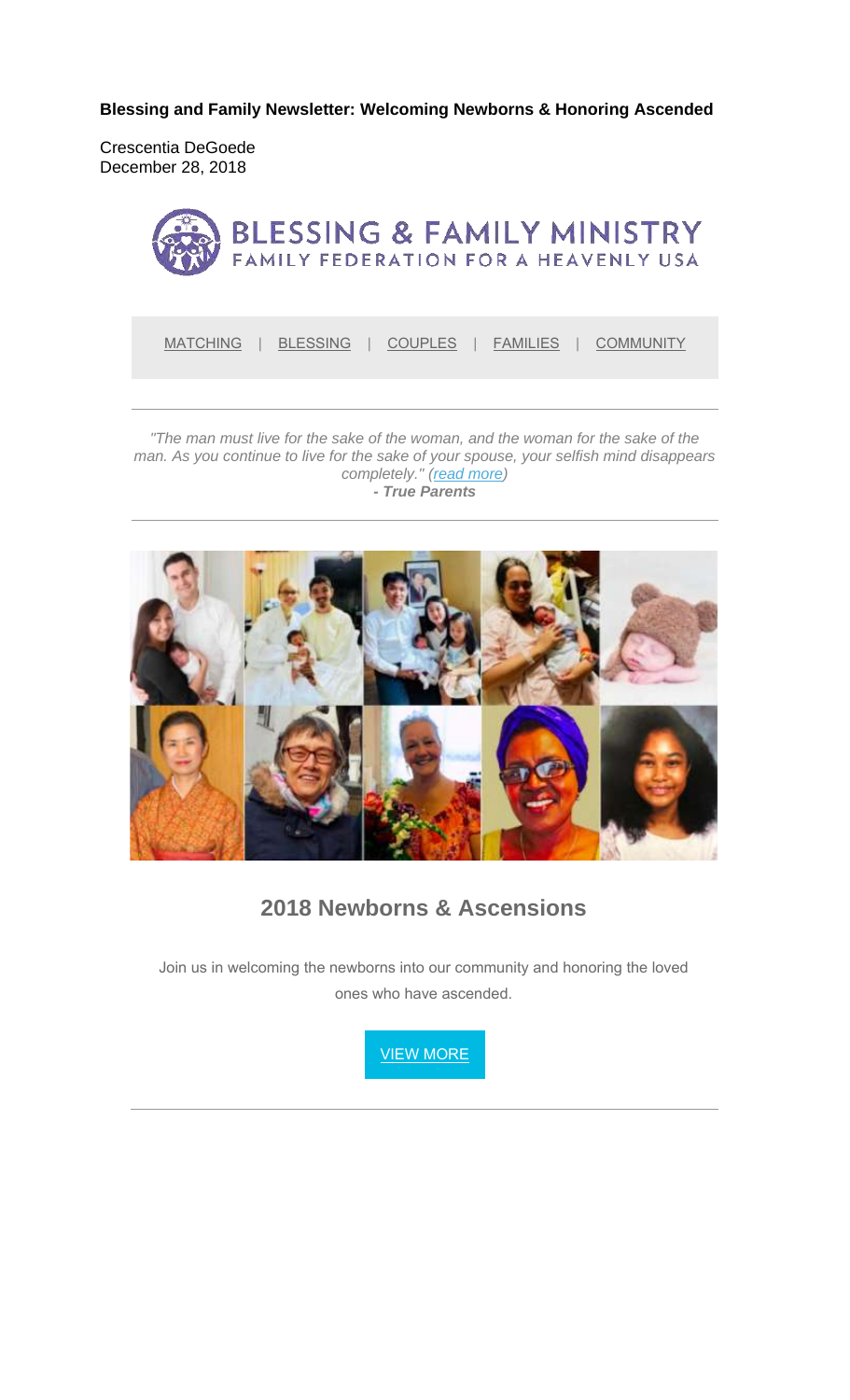

# **Psychology Finally Reveals the Answer to Finding Your Soulmate**

#### Gottman Institute

Psychology is finally shedding light on the mystery that encapsulates so many hearts and minds around the world in an effort to understand what truly makes two people compatible for a relationship...

#### READ ARTICLE



## **Keeping Score Breeds Resentment**

Keeping score in a marriage leads to breeding resentment and bad feelings and competitive spouses don't make for a healthy partnership. So here's a smarter and more successful way to keep your marriage strong.

READ ARTICLE



## **Grandparents**

#### **Myrna Lapres**

What children need most are the essentials that grandparents provide in abundance. They give unconditional love, kindness, patience, humor, comfort, lessons in life. And, most importantly, cookies.

READ ARTICLE